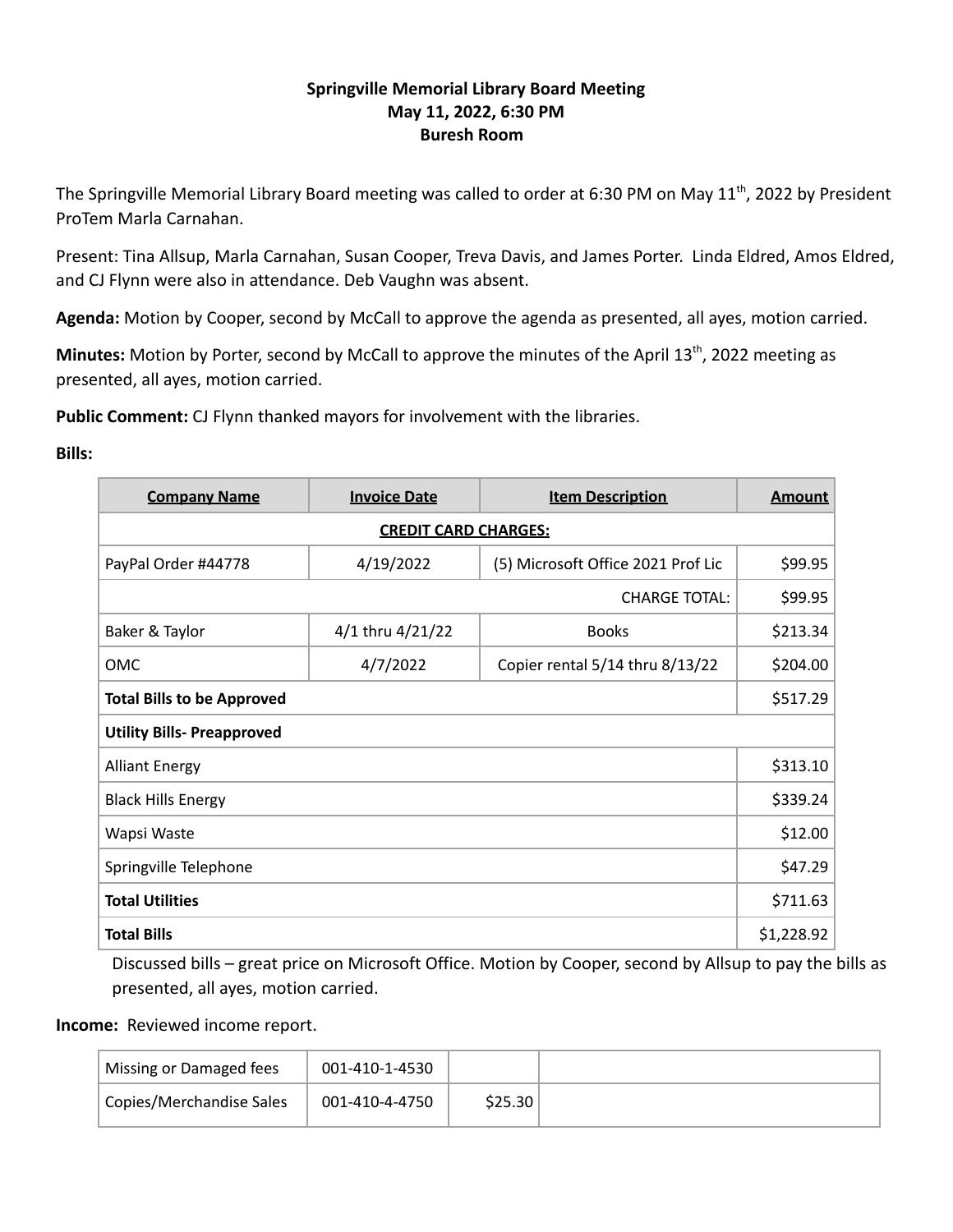| <b>Donations</b>              | 001-410-2-4705  | \$25.00  | Davis in memory of Buresh                         |
|-------------------------------|-----------------|----------|---------------------------------------------------|
| <b>SILO</b>                   | 001-410-1--4550 |          |                                                   |
| Buresh Room Rental            | 001-410-4-4310  | \$180.00 | Faith Christian; Knapp; Cizmadia; and Offerman    |
| <b>Recreation Concessions</b> | 001-410-1-4755  |          |                                                   |
| Savings                       | 169-410-2-4705  | \$300.00 | Friends of the Library for Summer Reading program |
| <b>Total Amount Deposited</b> |                 | \$530.30 |                                                   |

**Financial Report:** Reviewed April report from the City. Discussed donations for Buresh Memorial.

# **Correspondence**:

● Sympathy card sent to Joyce Kopenhaven family. Jeanne Schmidt sent a thank you card for birthday wishes at Lunch and a Movie.

## **Reports:**

- **● Director's Report**
	- o **Meetings and Training**
		- **-** April 21<sup>st</sup> Pop YS Live Teen training (1 credit)
		- $\blacksquare$  May 6<sup>th</sup> Friday Focus with Eunice (this is a chance to link in with other NE librarians on any issues that have come up through the month.
		- May 10<sup>th</sup> Linn County Librarians Meeting 9:30 zoom
		- May 12<sup>th</sup> Directors Roundtable for NE District in Garrison, Iowa 9:30-12:30. Edie and I are going. (3 credits)
		- $\blacksquare$  May 17<sup>th</sup> Big Ideas Book Talk 9:30-11:00 zoom (1.5 credits)
		- May 19<sup>th</sup> Pop YS Multiple Daily Programs 2:00-3:00 (1 credit)
		- May 23 rd Pop YS Book Club 2:00-3:00 (1 credit)
		- May 26<sup>th</sup> Boardroom series 6:00-7:30 (1.5 credits)

## o **Programming**

- **•** Book group was May  $4^{\text{th}}$ .
- **•** Meal and a mystery May 18<sup>th</sup>
- Needles meet Every Tuesday
- Exercise class on Monday and Wednesday May 2<sup>nd</sup> through 25<sup>th</sup>

## o **Additional information**

- **•** Affordable heating and cooling will come to check things on May  $17<sup>th</sup>$ .
- We have been housecleaning and sorting this month with trips to Goodwill and the dumpster.
- The community event at the Fire Station went very well and they are planning another one for next year.
- Lots more traffic in the library and anticipate it just getting better.
- Personnel Performance reviews are done with copies sent to City Hall for records.
- o Strategic Planning Update gave updates on everything that has been completed.
- o Solar Bench location Todd and Porter suggested putting the bench in front of library to the north of the sign. Second blue bench by playground will be where we place the extra solar station. Todd and city personnel will be installing them.
- **President's Report:** None
- **Committee Reports:** None